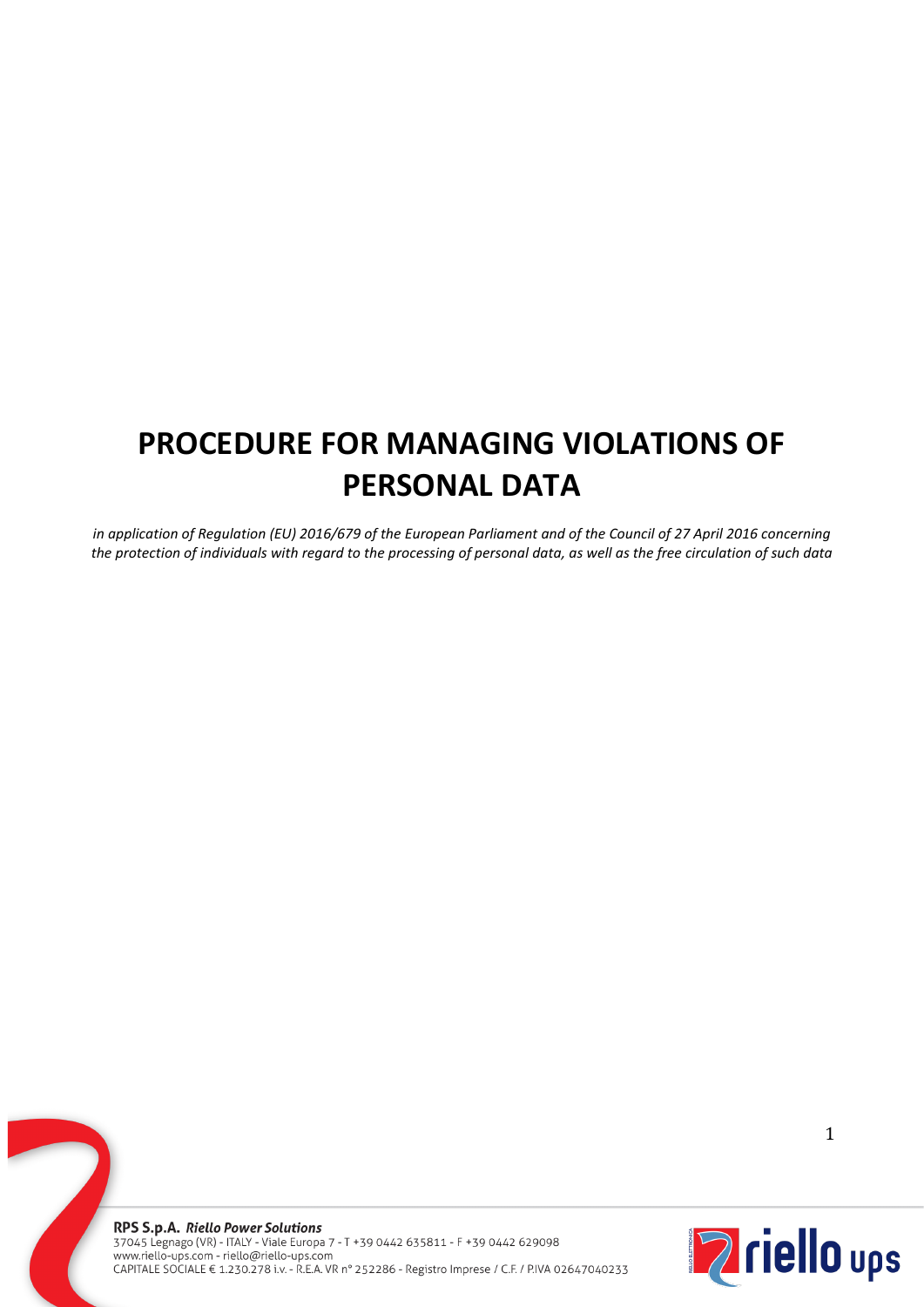# **INDEX**

| 1.                              | <b>INTRODUCTION</b>                                                 | 3 |
|---------------------------------|---------------------------------------------------------------------|---|
| 2.                              | <b>PURPOSE</b>                                                      | 3 |
| 3.                              | <b>RECIPIENTS</b>                                                   | 3 |
| 4.                              | <b>DEFINITIONS</b>                                                  | 3 |
| .5.                             | MANAGEMENT OF INFRINGEMENT COMMUNICATION                            | 4 |
| 6.                              | <b>VIOLATION MANAGEMENT PROCESS</b>                                 | 5 |
| $7_{\scriptscriptstyle{\circ}}$ | <b>LIABILITY</b>                                                    | 7 |
| 8.                              | PERIOD OF PRESERVATION OF THE RECORDS ON THE BASIS OF THIS DOCUMENT | 7 |
| 9.                              | MANAGEMENT OF THIS DOCUMENT                                         | 7 |

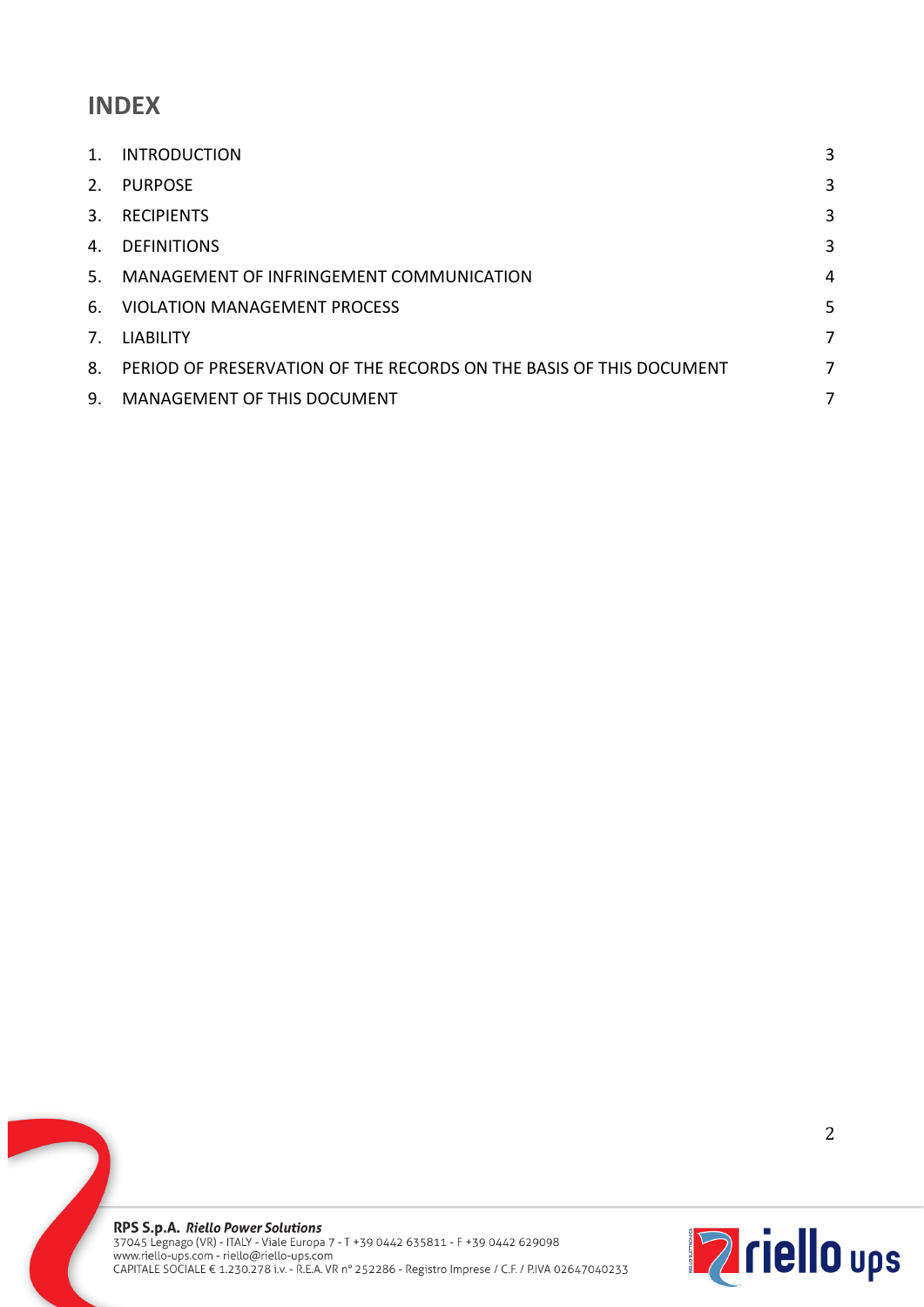# **1. INTRODUCTION**

RPS S.p.A. (hereinafter, also, "**Owner**" or "**Company**") is required, pursuant to

- (i) of the General Data Protection Regulation Regulation (EU) 2016/679 of the European Parliament and of the Council of 27 April 2016 concerning the protection of individuals with regard to the processing of personal data, as well as the free circulation of such data (hereinafter "**GDPR**") and
- (ii) of Legislative Decree no. 196/2003 containing the "Code regarding the protection of personal data" integrated with the changes introduced by Legislative Decree no. 101/2018 (hereinafter the "**Code**"), hereinafter, jointly, "**Regulations on the protection of personal data**",

to keep the personal data processed in the context of their activities safe and to act without undue delay in the event of a data breach (including any notifications to the competent Guarantor Authority and any communications to interested parties).

It is of fundamental importance to prepare actions to be implemented in the event of alleged, potential or actual violations of personal data, this is in order to avoid risks for the rights and freedoms of the data subjects, as well as economic damage to the Company and to be able to detect in the times and in the manner provided for by the GDPR, the Guarantor Authority and/or the interested parties.

# **2. PURPOSE**

The purpose of this procedure is to define the flow of activities for the management of violations of personal data processed by the Data Controller.

# **3. RECIPIENTS**

This procedure is aimed at all subjects who for any reason process personal data within the competence of the Data Controller such as:

- employees, as well as those who in any capacity and therefore regardless of the type of relationship have access to personal data processed during their employment on behalf of the Data Controller (hereinafter "**Internal recipients**");
- any subject (natural person or legal person) other than Internal recipients who, by virtue of the contractual relationship in place with the Data Controller, has access to the aforementioned data and acts as Data Processor pursuant to art. 28 of the GDPR or autonomous Data Controller (hereinafter "**External recipients**"),

Both Internal recipients and External recipients are hereinafter generically referred to as "Recipients".

All Recipients must be duly informed of the existence of this procedure, by means of methods and means to ensure their understanding.

#### **4. DEFINITIONS**

- *personal data,* any information concerning an identified or identifiable person; the person is considered identifiable if they can be identified, directly or indirectly, with particular reference to an identifier such as the name, an identification number, location data, an online identifier or one or more characteristic elements of their physical identity, physiological, genetic, psychological, economic, cultural or social (hereinafter "**Personal Data**");
- *treatment*, any operation or set of operations, carried out with or without the aid of automated processes and applied to personal data or sets of personal data, such as the collection, registration, organization, structuring, storage, adaptation or modification, extraction, consultation, use, communication by transmission, dissemination or any other form of making available, comparison or interconnection, limitation, cancellation or destruction (hereinafter "**Treatment**");

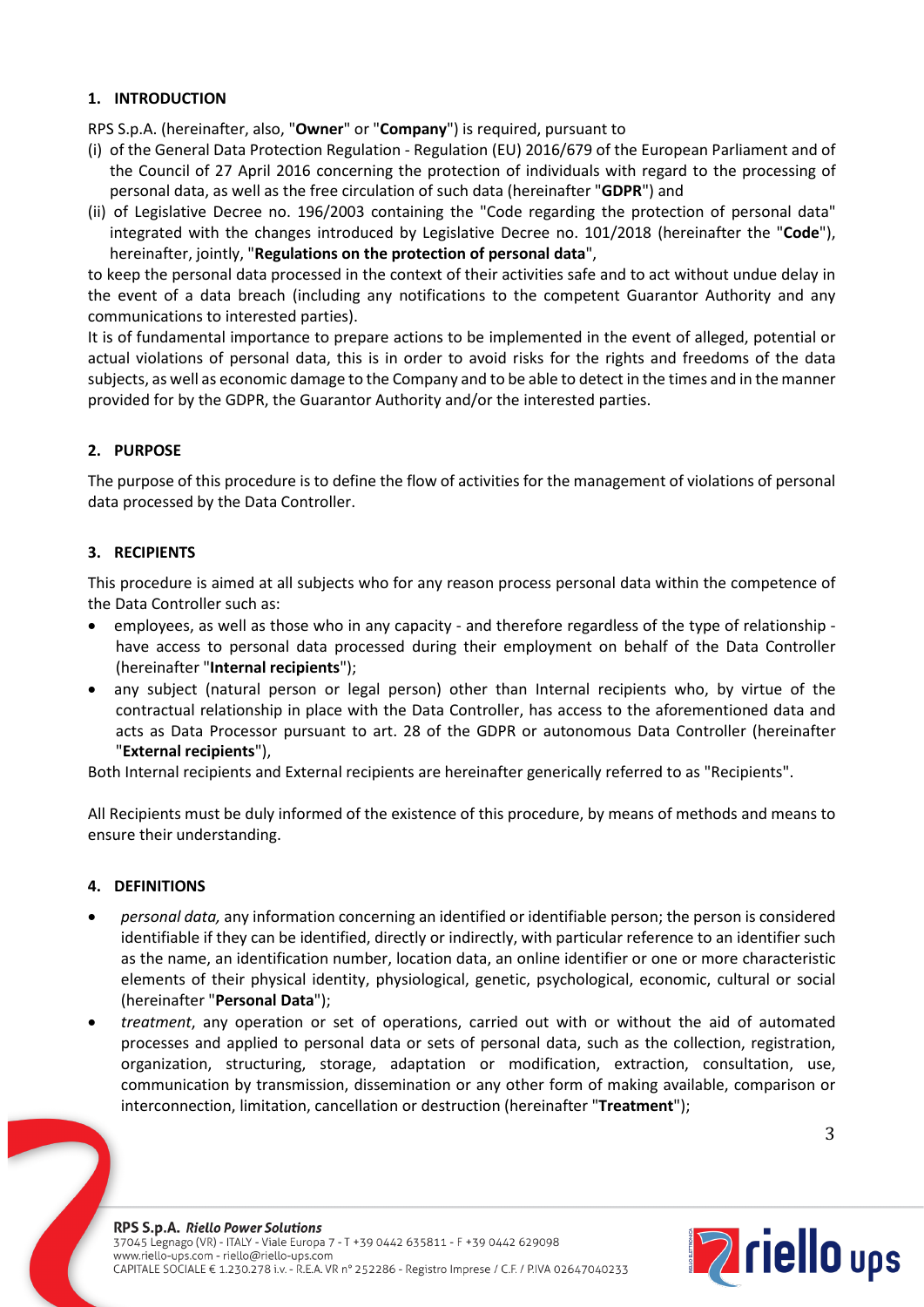- *data controller*, the person, public Authority, service or other body which, individually or together with others, determines the purposes and means of the treatment of personal data; when the purposes and means of such treatment are determined by the law of the European Union or of the Member States, the data controller or the specific criteria applicable to his designation may be established by the law of the Union or of the Member States (hereinafter "**Data Controller**");
- *data processor*, the person, public Authority, service or other body that processes personal data on behalf of the data controller (hereinafter "**Manager**");
- *interested*, any identified or identifiable natural person (hereinafter "**Interested**");
- *data protection officer*, is a technical consultant designated by the data controller, whose skills are governed by the GDPR (hereinafter "**DPO**" or "**RPD**");
- *team privacy*, is a group of people appointed by the Data Controller with the function of:
	- (i) carrying out, also with the help of external consultants appointed by the Company, all the related and necessary activities for compliance with the legislation on the protection of personal data;
	- (ii) managing the Privacy Organizational Model adopted by the Data Controller;
	- (iii) liaising with the DPO
	- (hereinafter "**Team privacy**");
- *supervisory authority*, the independent public authority established by a Member State pursuant to Article 51 of the GDPR (for Italy this authority is identified with the "Guarantor for the protection of personal data") (hereinafter the "**Authority**");
- *breach of personal data*, the breach of security that accidentally or unlawfully involves the destruction, loss, modification, unauthorized disclosure or access to personal data transmitted, stored or otherwise processed (hereinafter "**Violation**" or "**Data Breach**").

Violations can occur for various reasons which may include but are not limited to:

- disclosure of confidential data to unauthorized persons;
- loss or theft of data or tools in which the data is stored;
- loss or theft of paper documents;
- corporate infidelity (for example: a data breach caused by an internal person having authorization to access the data produces a copy distributed in a public environment);
- unauthorized access (for example: a data breach caused by unauthorized access to systems computer with subsequent disclosure of the information acquired);
- cases of computer piracy;
- databases altered or destroyed without authorization issued by the relative "owner";
- viruses or other attacks on the computer system or company network;
- violation of physical security measures (for example: forcing doors or windows of rooms security or archives, containing confidential information);
- loss of laptops, devices or company IT equipment;
- sending e-mails containing personal and/or particular data to an erroneous recipient.

# **5. MANAGEMENT OF VIOLATION COMMUNICATION**

Violations are managed by the Data Controller with the help of the Team Privacy and with the supervision of the DPO.

Specifically, the Team Privacy and the DPO have the task of assisting the Data Controller in resolving issues relating to a suspicious, presumed or actual Data Breach event, expressing themselves in relation to the following aspects (exemplary and not exhaustive) where applicable:

- 1. determine whether or not the breach in question should be considered a breach;
- 2. assign a severity level to the Violation;

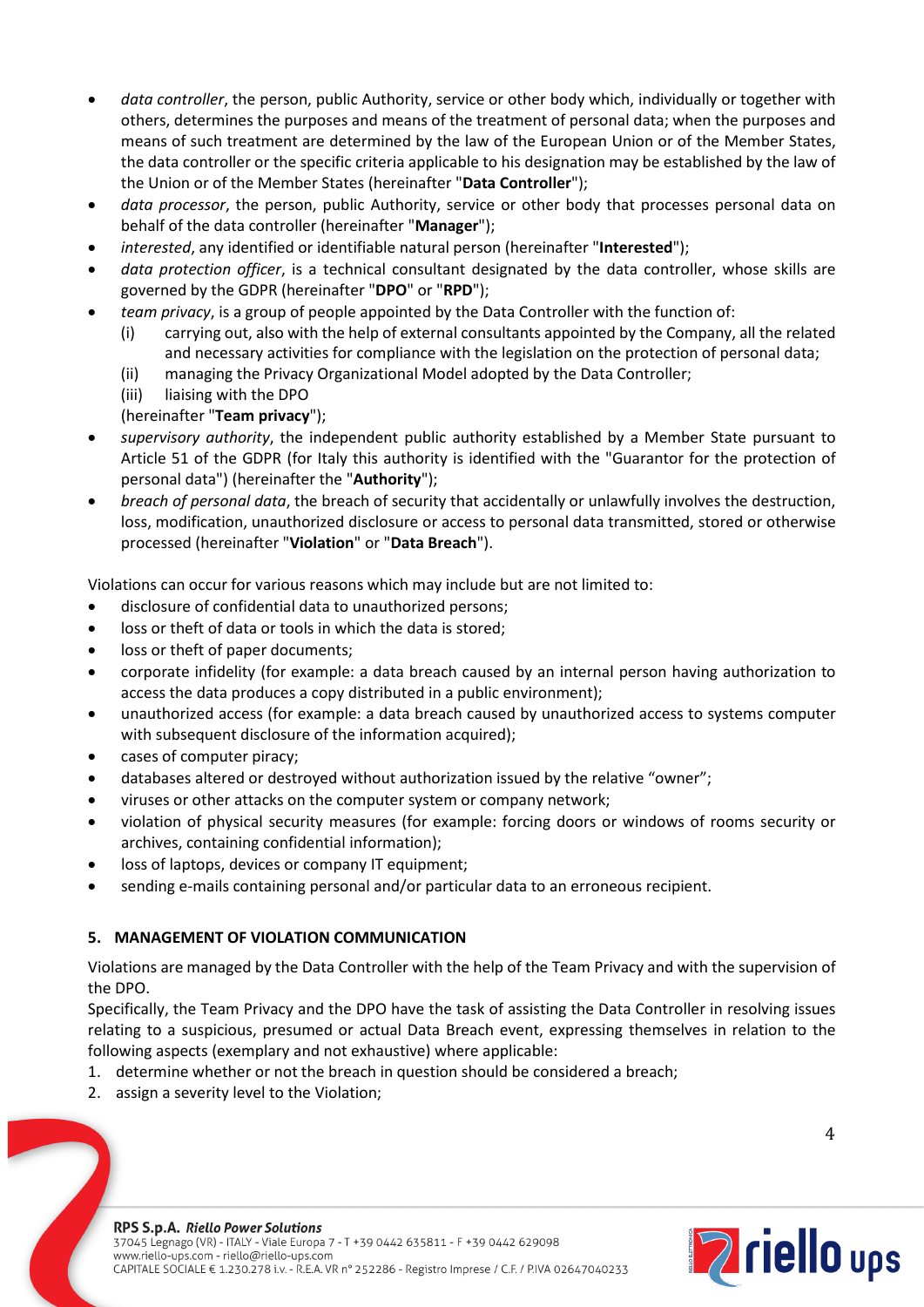- 3. ensure that a correct and impartial investigation is initiated, conducted, documented and concluded;
- 4. identify the requirements for resolving the Violation and monitor the solution;
- 5. coordinate with the Authority;
- 6. coordinate internal and external communications;
- 7. ensure that involved parties are adequately informed.

If deemed appropriate and necessary, following the outcome of the first analyzes conducted on the potential degree of severity and specificity of the Violation, the Data Controller, having also consulted the Team Privacy and the DPO, may also involve additional experts in the management activities of the Data Breach. external (by way of example, an IT security expert or an external communication agency to assist the Data Controller in case of need for communication to third parties).

In the event of a suspected, presumed or actual breach, it is extremely important to ensure that the same is dealt with immediately and correctly in order to minimize the impact of the breach and prevent its possible repetition.

In the event that one of the Recipients becomes aware of a suspected, presumed or actual Violation, he must immediately notify as follows:

- (i) if they are an Internal recipient, to his area/function manager who will deal with the support of the recipients themselves, to inform the Data Controller by completing **Annex A** - "Data Breach communication form" to be delivered by hand or sent by e-mail to privacy@riello-ups.com;
- (ii) if it is an External recipient, inform the Data Controller without undue delay by completing **Annex A** "Data Breach external communication form" to be sent by e-mail to privacy@riello-ups.com

#### **6. VIOLATION MANAGEMENT PROCESS**

To manage a personal data breach it is necessary to follow the following steps:

- Step 1: Identification and preliminary investigation
- Step 2: Containment, data recovery and risk assessment
- Step 3: Eventual notification to the Authority
- Step 4: Possible communication to the involved parties
- Step 5: Documentation of the breach

#### **Step 1: Identification and preliminary investigation**

Annex A, duly completed, will allow the Data Controller, with the help of the Team Privacy and with the support of the DPO, to conduct an initial assessment regarding the communication received, in order to establish whether a hypothesis of Data Breach and whether a more in-depth investigation of the incident is necessary, proceeding in this case with Step 2.

In the event of a breach of data contained in an IT system, the Data Controller must also involve the IT Manager or their delegate in the event of absence in the entire procedure indicated in this document.

#### **Step 2: Containment, data recovery and risk assessment**

Once it has been established that a Data Breach has occurred, the Data Controller together with the Team Privacy and the DPO will have to establish:

- if there are actions that could limit the damage that the Violation could cause (ie physical repair of instrumentation; use of backup files to recover lost or damaged data; isolation/closure of a compromised sector of the network; change of access codes ... etc.);
- once these actions have been identified, who are the subjects who must act to contain the Violation;
- whether it is necessary to notify the Authority of the Violation (where it is likely that the violation

5

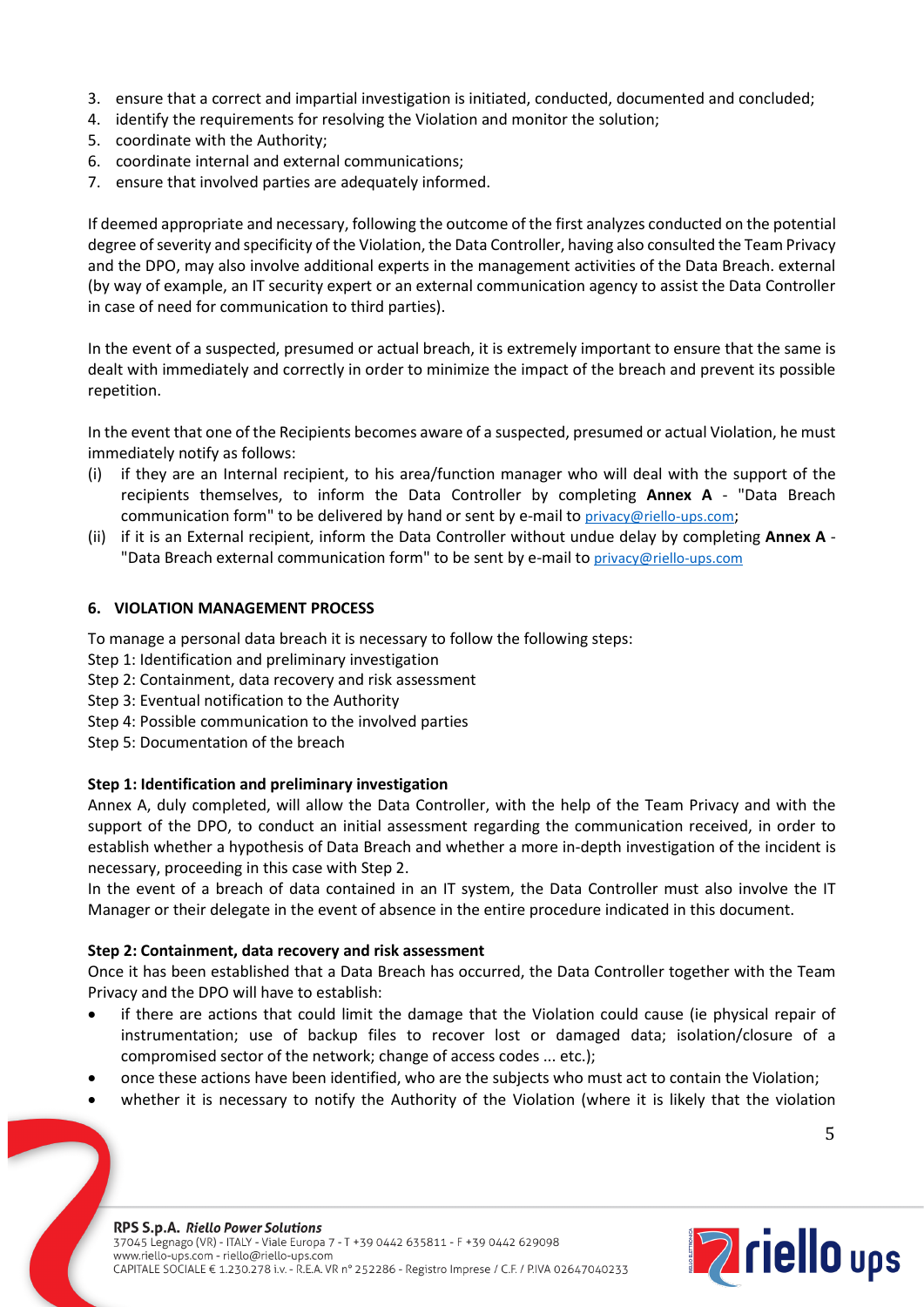presents a risk to the rights and freedoms of individuals);

whether it is necessary to communicate the violation to the involved parties (where the violation presents a high risk for the rights and freedoms of individuals).

In order to identify the need for notification to the Authority and communication to the involved parties, the Data Controller, assisted by the Team Privacy and the DPO, will assess the seriousness of the Violation using a specific "Data Breach Risk Assessment Form" which must be examined together with Annex A, also taking into due consideration the principles and indications referred to in Articles 33 and 34 of the GDPR.

# **Step 3: Eventual notification to the Authority**

Once the need to notify the Authority of the Violation suffered on the basis of the procedure referred to in Step 2 has been assessed, as required by the GDPR, the Data Controller must do so, without undue delay and, where possible, within 72 hours from the moment in which he became aware of.

If the notification to the Authority is not made within 72 hours, the communication must also be accompanied by the reasons for the delay.

The notification must at least:

- a) describe the nature of the Violation including, where possible, the categories and approximate number of Data Subjects concerned as well as the categories and approximate number of personal data records in question;
- b) communicate the name and contact details of the DPO or other contact point from which to obtain more information;
- c) describe the likely consequences of the Violation;
- d) describe the measures taken or proposed to be adopted by the Data Controller to remedy the breach and also, where appropriate, to mitigate any possible negative effects.

If and to the extent that it is not possible to provide the information at the same time, the information may be provided to the Authority in subsequent stages without further undue delay.

#### **Step 4: Possible communication to the interested parties**

Once the need to communicate the Violation to the Data Subjects has been assessed on the basis of the procedure referred to in Step 2, as required by the GDPR, the Data Controller must do so, without undue delay.

The communication to the interested parties must be written in clear and simple language and must contain:

- a) the name and contact details of the DPO or other contact point from which to obtain more information;
- b) a description of the likely consequences of the Violation;
- c) the description of the measures taken or which the Owner proposes to adopt to remedy the Violation and, if necessary, to mitigate its possible negative effects.

As for the methods of communication, case by case, the Data Controller must always privilege the method of direct communication with the interested parties (such as e-mail, SMS or direct messages). The message must be communicated in a simple and transparent way, thus avoiding sending the information in the context of newsletters, which could be easily misunderstood by the interested parties. In the event that direct reporting requires an effort deemed disproportionate, then a public communication can be used, which must be equally effective in direct contact with the interested party.

#### **Step 5: Documentation of the Violation**

Regardless of the need to notify the Authority (step 3) and/or notify the Data Subjects (Step 4) of the Violation, whenever a potential Data Breach is communicated by the Recipients through attachment A, the

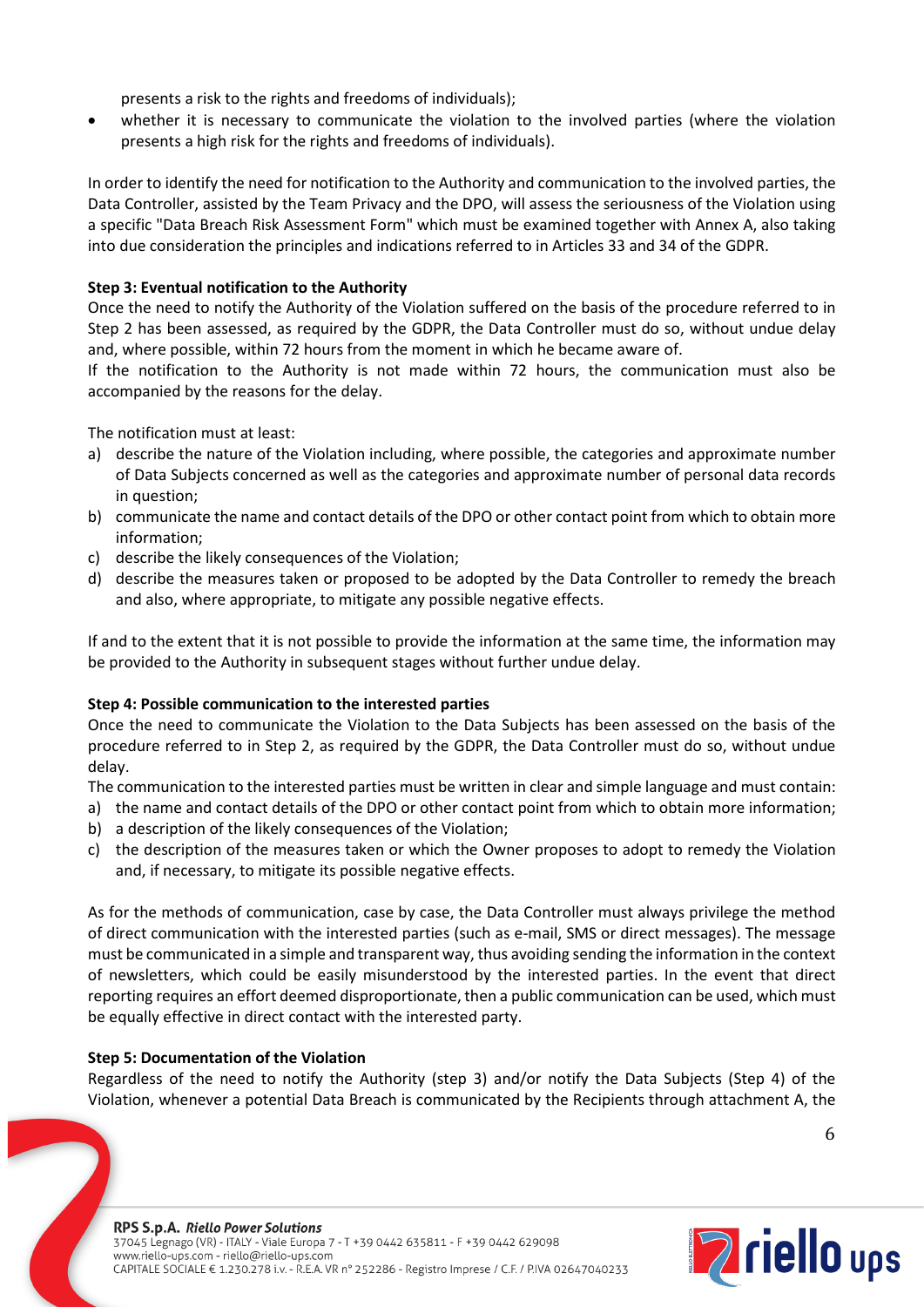Data Controller is required to document it.

This documentation activity will be implemented through the maintenance by the Owner, with the help of the Team Privacy, of a special "Register of breach of personal data".

The Personal Data Breach Register must be continuously updated and made available to the Authority if it requests access.

# **7. LIABILITY**

Compliance with this procedure is mandatory for all Recipients and failure to comply with the provisions of the same may result in disciplinary measures against non-compliant employees or the termination of existing contracts with non-compliant third parties, in accordance with the regulations in force.

| <b>Document</b>                                                           | Legal basis of the treatment                                                                                                                                                                                                                                                                                                          | <b>Retention period</b> |
|---------------------------------------------------------------------------|---------------------------------------------------------------------------------------------------------------------------------------------------------------------------------------------------------------------------------------------------------------------------------------------------------------------------------------|-------------------------|
| internal<br>Breach<br>Data<br>and<br>external<br>communication<br>modules | (Article 6, paragraph 1, letter c), GDPR)<br>Treatment necessary to fulfill a legal obligation to<br>which the Data Controller is subject<br>(Article 6, paragraph 1, letter f), GDPR)<br>Treatment necessary for the pursuit of the legitimate<br>interest of the Data Controller connected to the<br>management of its organization | Permanent               |
| Documented decisions of the<br>Data Controller regarding the<br>Violation | (Article 6, paragraph 1, letter c), GDPR)<br>Treatment necessary to fulfill a legal obligation to<br>which the Data Controller is subject<br>(Article 6, paragraph 1, letter f), GDPR)<br>Treatment necessary for the pursuit of the legitimate<br>interest of the Data Controller connected to the<br>management of its organization | 5 years                 |
| Notification of a Violation                                               | (Article 6, paragraph 1, letter c), GDPR)<br>Treatment necessary to fulfill a legal obligation to<br>which the Data Controller is subject<br>(Article 6, paragraph 1, letter f), GDPR)<br>Treatment necessary for the pursuit of the legitimate<br>interest of the Data Controller connected to the<br>management of its organization | 5 years                 |
| Personal data breach log                                                  | (Article 6, paragraph 1, letter c), GDPR)<br>Treatment necessary to fulfill a legal obligation to<br>which the Data Controller is subject<br>(Article 6, paragraph 1, letter f), GDPR)<br>Treatment necessary for the pursuit of the legitimate<br>interest of the Data Controller connected to the<br>management of its organization | Permanent               |

# **8. PERIOD OF PRESERVATION OF THE RECORDS ON THE BASIS OF THIS DOCUMENT**

# **9. MANAGEMENT OF THIS DOCUMENT**

The person in charge of this document is the Owner, who must check the document at least annually and, where necessary, make any changes/updates.

#### *Attachment:*

• "A - Data Breach internal communication module"



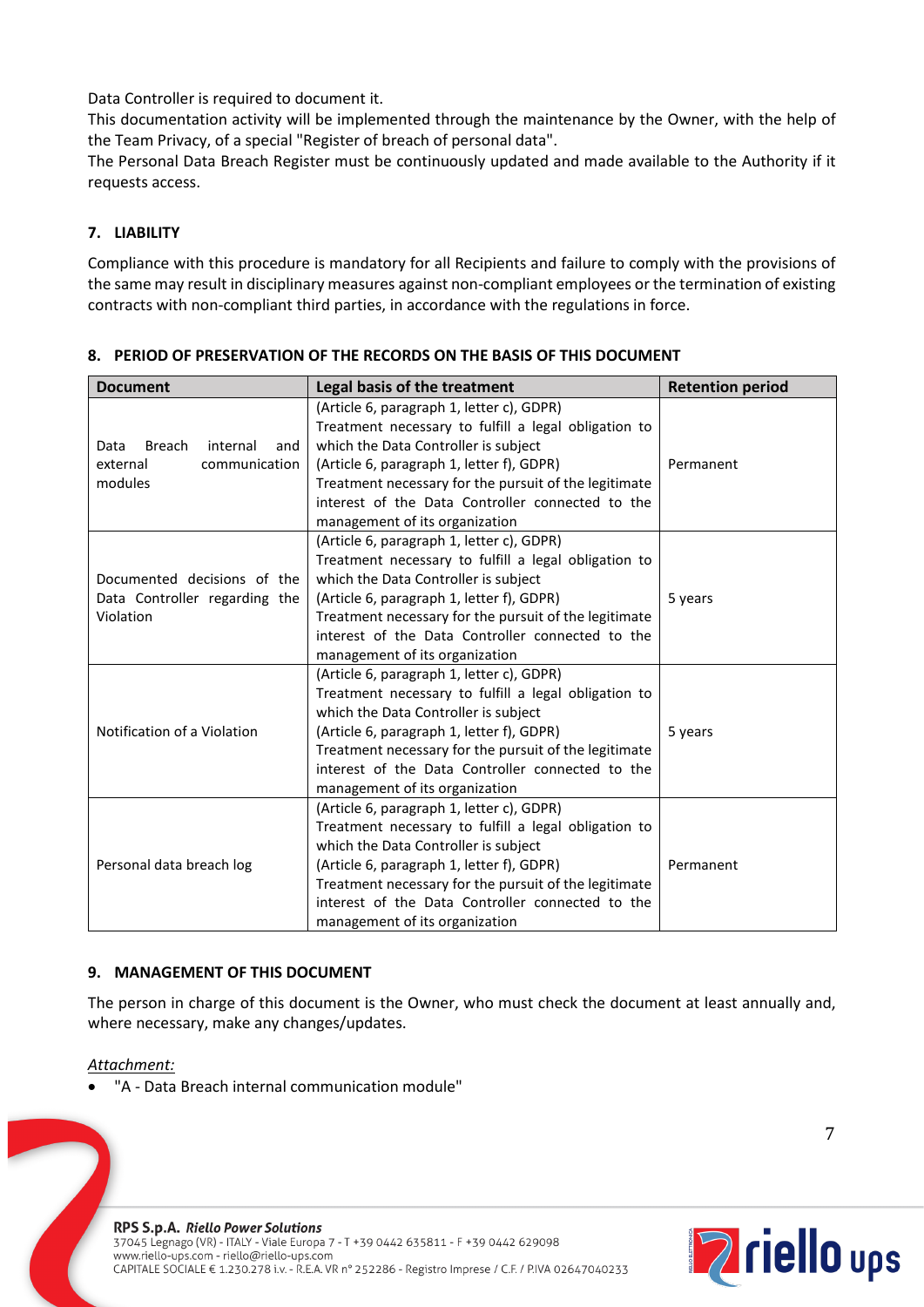## **Annex "A"** - Data Breach communication form

If a suspected, presumed or actual breach of personal data is detected, it is necessary to immediately notify the Data Controller by completing the following form to be sent by e-mail to the following address: privacy@riello-ups.com

# **Data Breach Communication:**

### **□ INTERNAL RECIPIENT \* Details of the person making the report:**

| Surname and name                                               |  |
|----------------------------------------------------------------|--|
| Assignment/Duties                                              |  |
| Contact details<br>address,<br>(e-mail<br>telephone<br>number) |  |

### **□ EXTERNAL RECIPIENT \***

#### **Data of the person making the report:**

| Company name                                                |  |
|-------------------------------------------------------------|--|
| Contact details of the DPO<br>(where appointed)             |  |
| Surname and name of the<br>reporting subject                |  |
| Contact details<br>(e-mail address,<br>telephone<br>number) |  |

\* indicate, alternatively, whether the person making the report is an internal Recipient or an external Recipient.

#### **\*\*\*\*\***

#### **DESCRIPTION OF THE EVENT**

| Date of discovery of<br>the<br>violation (date, time)  |  |
|--------------------------------------------------------|--|
| Date and place of the violation<br>(date, time, place) |  |
| Description of what happened                           |  |